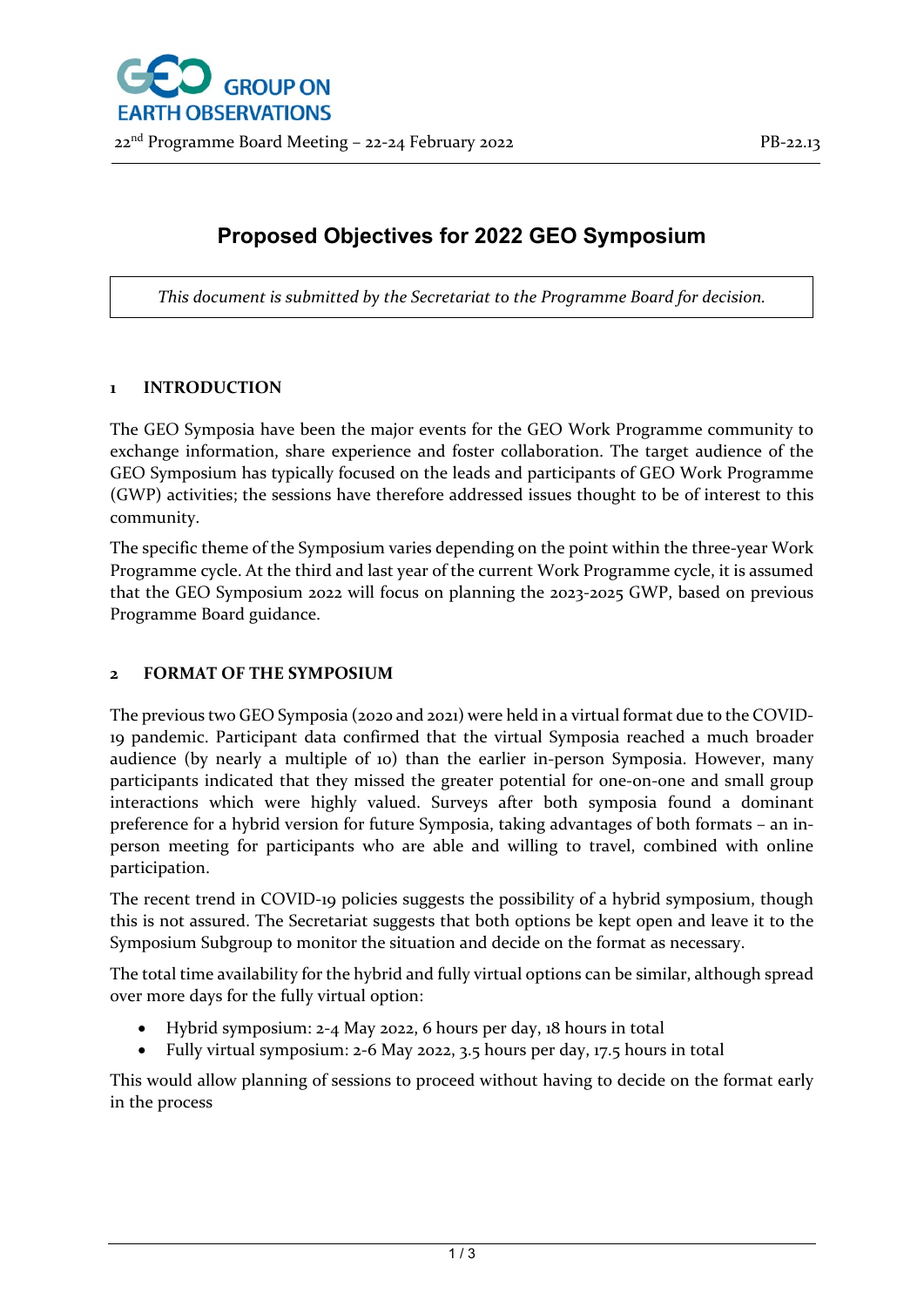### **3 OBJECTIVES FOR THE SYMPOSIUM**

As mentioned above, the main focus for the 2022 GEO Symposium would be to support the development of the 2023-2025 GWP. Still, it is expected that there will also be time available to consider additional issues of relevance to the GWP community.

The Secretariat proposes the following objectives for the 2022 GEO Symposium:

- Provide opportunities for GWP activities to discuss and obtain feedback on their 2023- 2025 Implementation Plans and to describe their key results and impact in 2020-2021;
- Promote collaboration among GWP activities, particularly on projects to demonstrate and test the potential for development of integrated services in support of key policy needs ("integrative projects");
- Discuss the roles of the Foundational Task Working Groups in cross-GWP analysis, building connections with United Nations and other international organizations, and support of the GEO engagement priorities;
- Consult with the GWP community regarding the work of the Expert Advisory Group on GEOSS; and
- Share lessons learned and good practices developed by GWP activities, particularly in areas such as user engagement, capacity development, EDI (equality, diversity and inclusion), open knowledge, impact planning, and other topics.

This list is intended to provide a starting point for discussion. Programme Board members are welcome to add, remove, or revise objectives as needed.

### **4 SUBGROUP TERMS OF REFERENCE**

The Symposium will be jointly organized by the GEO Secretariat and a subgroup of the Programme Board. As required under the GEO Rules of Procedure, proposed terms of reference of this subgroup are provided as Annex A to this document.

### **5 RECOMMENDATIONS**

Programme Board is requested to:

- 1. Confirm the period for the 2022 GEO Symposium as the first week of May 2022;
- 2. Approve the draft terms of reference for the Symposium Subgroup;
- 3. Approve, with or without amendments, the objectives of the 2022 GEO Symposium; and
- 4. Nominate (including self-nomination) members to the subgroup.